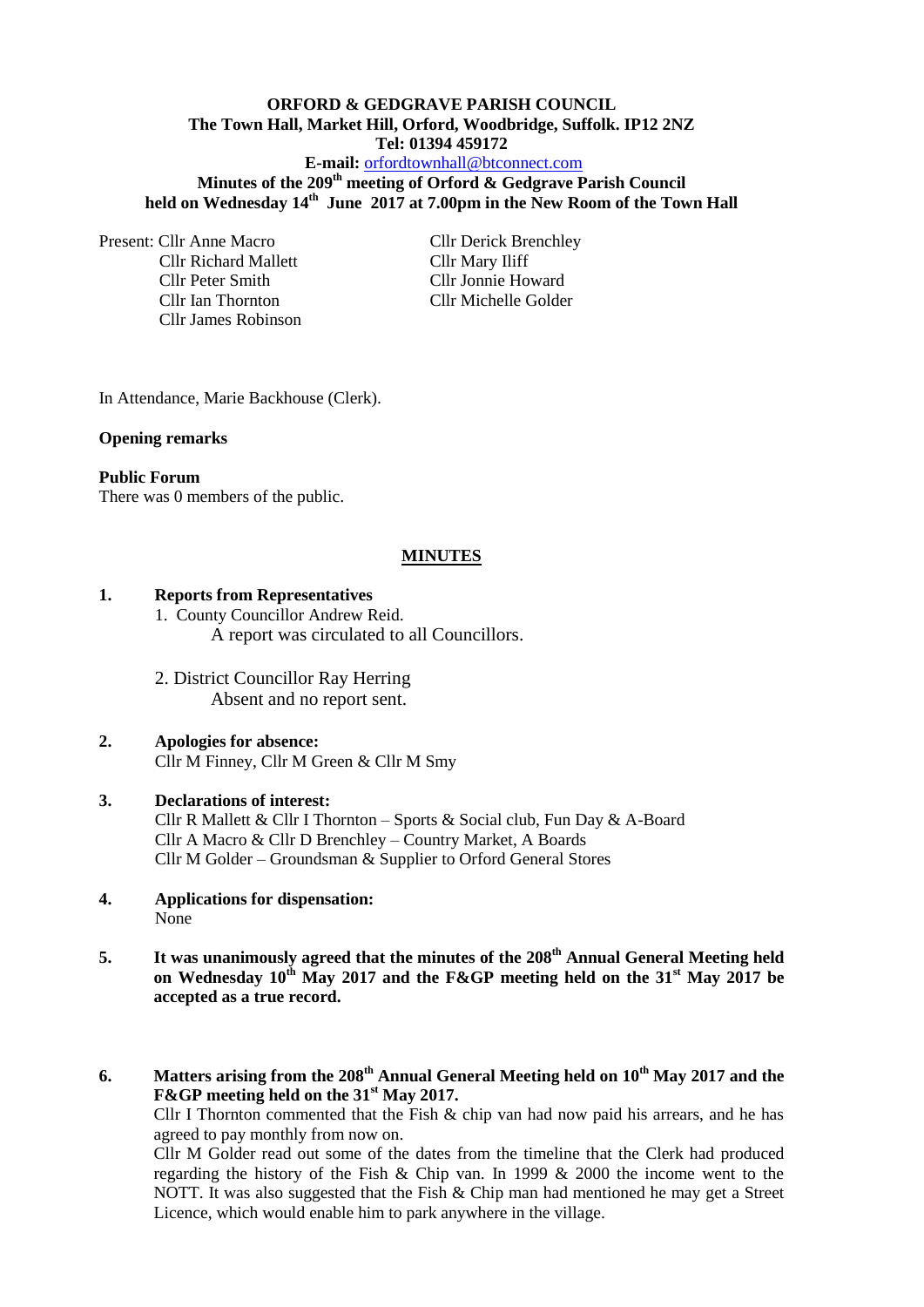Cllr P Smith said that this would have objections from residents and businesses, if he was to park anywhere.

Cllr M Golder reported that the Clerk had undertaken some investigation work and it would appear that the Fish & Chip cart does not pay for the other village sites he uses.

Cllr M Iliff commented that NOTT  $&$  OGPC were as one, and shared the bank accounts; therefore the money may well have been for the OGPC not the NOTT.

#### **Clerk to check the bank account details in the past.**

Cllr I Thornton asked how the paperwork was progressing regarding the first registration of the Castle track.

Cllr M Iliff suggested that this may alert any other claimant to that area.

Cllr M Golder said that some time ago 50%of the income from the site was paid to English Heritage. If we are claiming adverse possession there is a lot of evidence needed for this going back at least 20 years including statements of truth.

Cllr J Howard said that we should leave the situation as it is at the moment if it is sorted.

Cllr I Thornton commented that we should continue with the first registration.

Cllr D Brenchley suggested that we should include the Knoll in the registration.

Cllr A Macro reported that English Heritage objected last time, as they suggested it was part of the Castle curtilage.

#### **Clerk to research first registration**

Cllr I Thornton asked Cllr J Howard how the meeting with Mr Pinney went.

Cllr J Howard replied that having spoken with Mr Pinney's son it was agreed that the front of the old Castle Estates looked tatty. There are no plans at the moment to undertake any building work there.

Cllr I Thornton asked what had been decided about 2 Unicorns.

Cllr J Howard reported that it was decided to stand by our first decision of 'no objections'.

Cllr I Thornton asked if we could add to our comments, when we respond to the planning department, that we note the neighbours may be overlooked.

Cllr P Smith suggested that the neighbours being overlooked is not our concern, we act on the village as a whole.

Cllr J Howard suggested that they write to us again if it has to go to committee due to an objection. At the moment overlooking is one of the least objections a committee looks at. When the Clerk responded to the planning committee, she went with the majority that had replied. This was to stand by our first decision of no objection to this proposal.

Cllr M Golder read out an email concerning the minutes from Cllr M Finney. This was concerning the Enabling Development and the wording in the paragraph relating to this. It was agreed that as Cllr m Finney was not present at the meeting the minutes should remain the same.

Cllr I Thornton asked on the progress of the recreation ground track.

Cllr M Golder said that at the last meeting we were verbally informed that the Sports  $\&$ Social Club were willing to make a donation to the recreation ground track; after contacting the Club we were told that there was no donation but they may hold a fund raising event to help with the cost. The tennis group were contacted too; they have also said that they are unable to offer any donation.

Diana Paterson said that there is no tennis club but just a group of people who enjoy playing tennis. The courts need resurfacing so they are currently trying to gather enough money to have this work completed.

Cllr A Macro commented that the Recreation Ground charity insures the tennis courts, and the group pay £10 per month towards this cost.

Cllr J Howard reported that the lights on the tennis courts are redundant; they have not worked for some time.

Cllr I Thornton asked if the tennis group should pay a rent as the land belongs to the Parish Council; this could be claimed as adverse possession.

Cllr J Howard commented that the group wished to have access to the toilet facilities in the hut.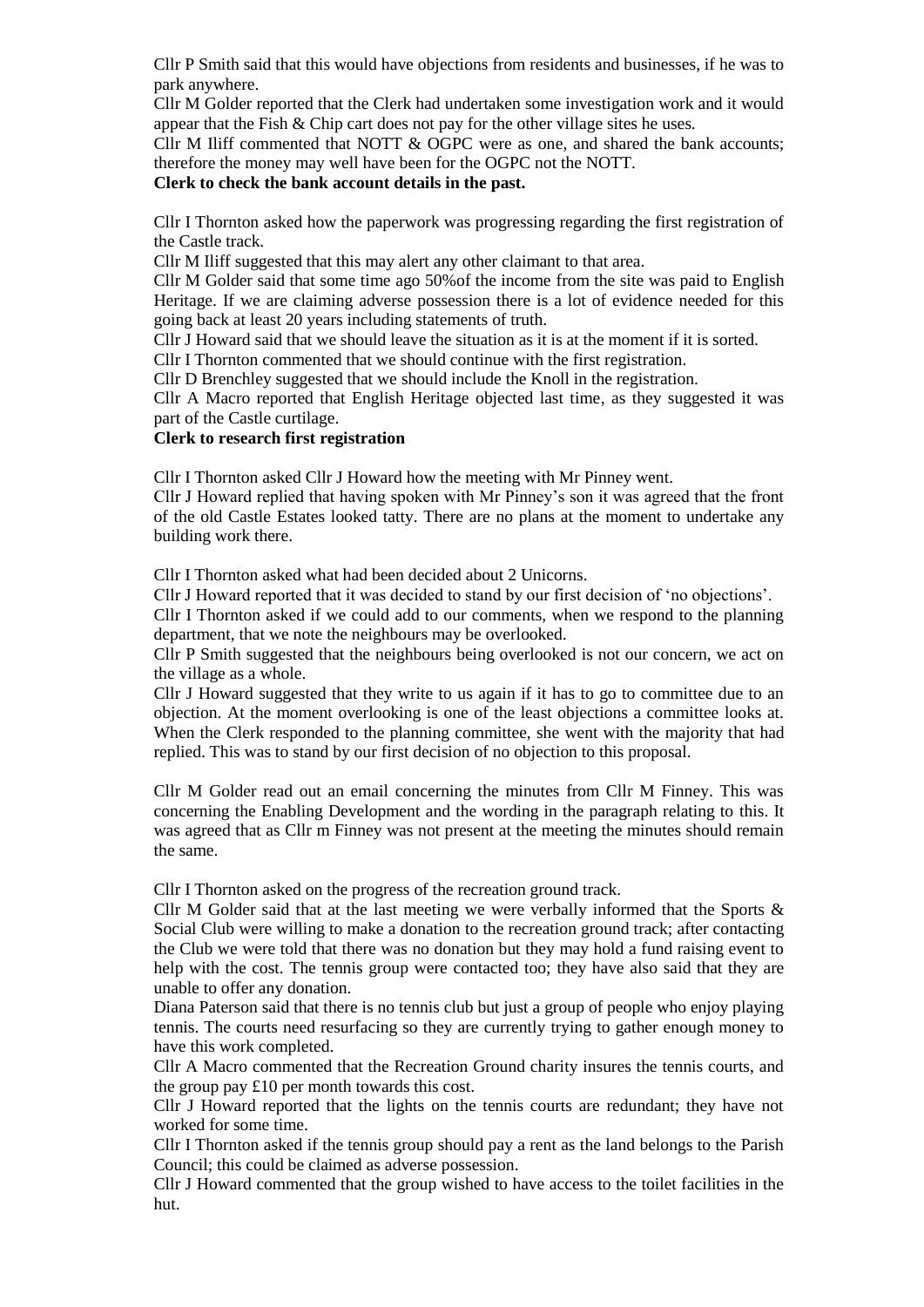Cllr M Iliff said that the Sports & Social Club and the tennis group all used to be one body. **Clerk to look into the history of the Tennis Courts.**

#### **7. Finance**

7.1 The Council received, noted and approved the cheques and balances from  $1<sup>st</sup>$  May –  $31<sup>st</sup>$ May 2017.

#### **8. Planning**

No planning

#### **9. Parish Council Business:-**

#### **(1) Appointment of PC Advisor/Staff Appraisal - Personnel**

Cllr M Golder suggested that the Clerk is the line manager for the Groundsman and the Street Cleaner; therefore she should undertake their appraisals. The Clerks appraisal should be undertaken by the Chair and one other.

Cllr P Smith asked who our independent advisor for employment issues would be. Cllr M Golder suggested that as we subscribe to SALC  $& LCPAS$  we use them. This was agreed by all.

# **(2) Re-adoption of the Complaints Procedure Policy**

Cllr M Golder asked if all the Councillors were happy to have the Complaints Policy readopted.

This was agreed by all.

# **(3) Village Pump**

Cllr M Golder reported that some time ago we received a donation towards the renovation of the village pump area. The area has been sprayed and is ready to have the area dug out and the top soil placed in. Nathan Smy thought it was agreed that we were going to place roses in the area, but this had not been agreed at a meeting. Cllr D Brenchley suggested that we place an evergreen plant called 'Euonymus' and he would be willing to maintain these when necessary.

This was agreed by all.

It was suggested that a letter of thanks be sent to the couple that donated the money, and return to them any money that was not spent. This was agreed by all.

# **(4) Recreation ground fence**

Cllr M Golder read out a quote from Kiwi to replace some of the fence posts and a small trellis alongside the recreation ground at a cost of £320. This was agreed by all.

# **(5) Gazebo outside the shop**

Cllr M Golder asked if everyone had seen the new gazebo outside the shop. Cllr P Smith commented that he had seen it and it is attractive and looks good. All the Councillors were happy with the new gazebo.

#### **(6) Footpath – Town Farm Estate**

Cllr R Mallett reported that he had attended a meeting with some of the residents in Town Farm Estate to discuss the trees. The lady also wished to discuss the closure of the footpath that runs from the corner of Town Farm Estate to the back of Peacocks Pyghtle. She commented that this was not used by many people and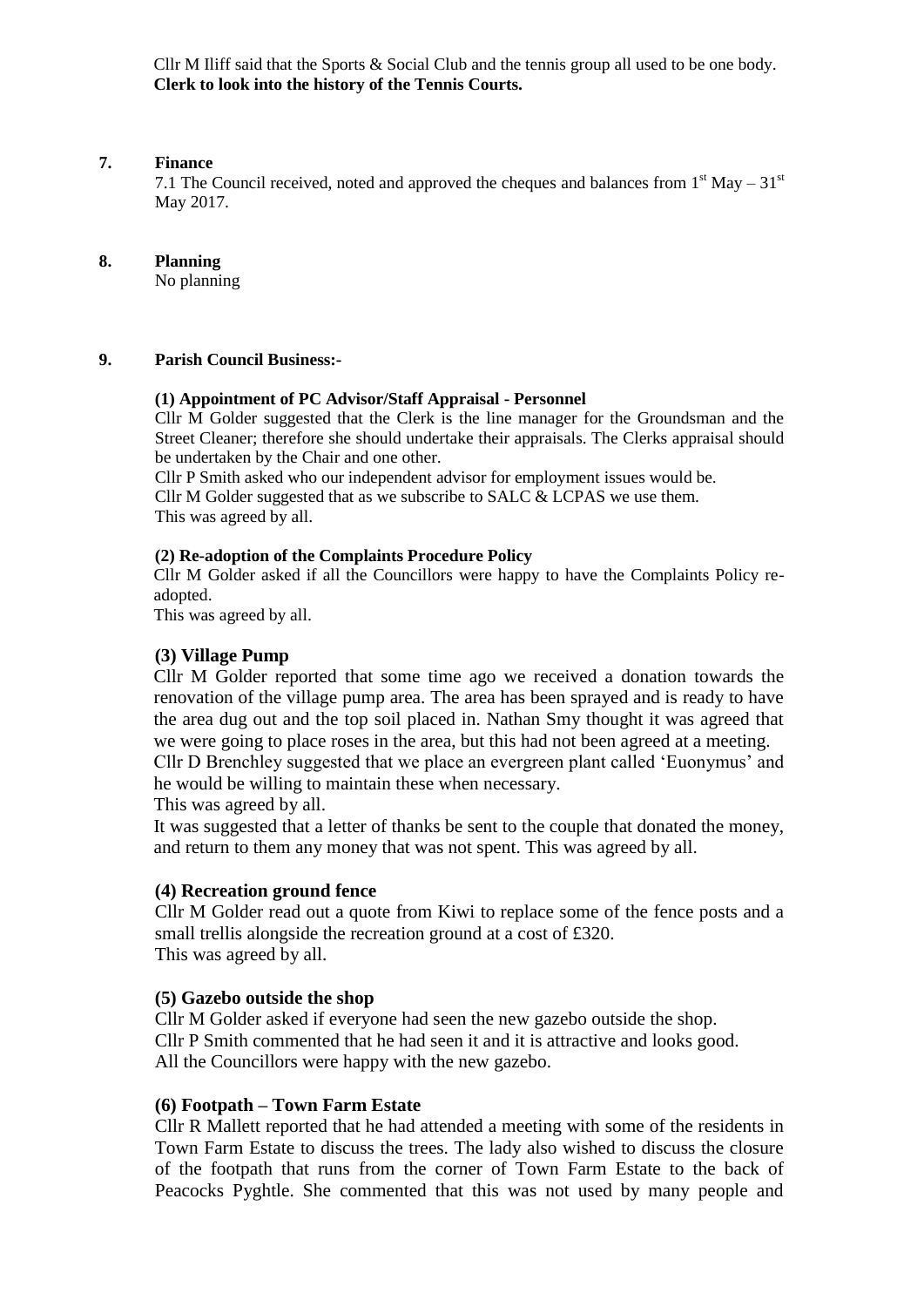therefore could not see the point of the footpath. Cllr R Mallett commented that the footpath had been there for several years and was used.

Cllr I Thornton said that the closure of the footpath was not in our remit; this was agreed by all.

# **(7) Attendance – APM change of date**

Cllr M Golder reported that there was a low attendance of Councillors at the APM, which was quite embarrassing; therefore should we consider changing the date of the APM.

Cllr M Iliff said that it had been moved to the bank holiday as there may be more people in the village.

Cllr I Thornton suggested that the APM be tagged onto the NOTT meeting in May.

Cllr J Howard proposed that we have a 6.00pm NOTT meeting in May, followed by a 7.00pm APM; this was seconded by Cllr P Smith and agreed by all.

# **(8) Ice cream bike and trailer – update**

Cllr M Golder asked if anyone had seen the new ice cream bike and trailer at the Castle. Cllr M Green commented by a telephone message that she was concerned about the large banner.

Cllr A Macro said that complaints had been received before about the banner; her ice cream cart is only permitted to be there for 3 hours as she has no refrigeration unit it is only a keep cool box.

Cllr I Thornton informed the Councillors that occasionally there is a table and chairs on the village green near the car park.

The Councillors all agreed that the bike would be fine.

**Clerk to reply to ice cream vendor.**

# **(9) Street Cleaner & Groundsman timesheets.**

Cllr M Golder commented that at present the Groundsman and the Street Cleaner complete weekly time sheets. This takes time to complete; do we need to continue with them? Each week they have almost the same thing written on them.

Cllr I Thornton suggested that they submit a start and finish time, and the hours completed.

Cllr J Robinson said that the Quay Warden has a much smaller time sheet. It was agreed to change to that timesheet.

# **Clerk to organise timesheet.**

# **(10) Village Feast – resignation of co-ordinator**

Cllr M Golder reported that the organiser of the village feast had resigned; does the PC wish to organise this?

Cllr J Howard suggested we ask the Kings Head if they wished to organise something.

Cllr M Golder suggested that they have should hold an event on the recreation ground in the evening.

Cllr A Macro said that it would cost a lot to insure the marquee on the recreation ground.

Cllr I Thornton said it would be difficult to police the event at the recreation ground.

Cllr J Howard asked if the only policing on the market square was to organise the closing of the square, putting up of tables and flags.

It was agreed by all to offer the village feast to the Kings Head.

#### **(11) Signs on the village greens – increase in the amount of a-boards**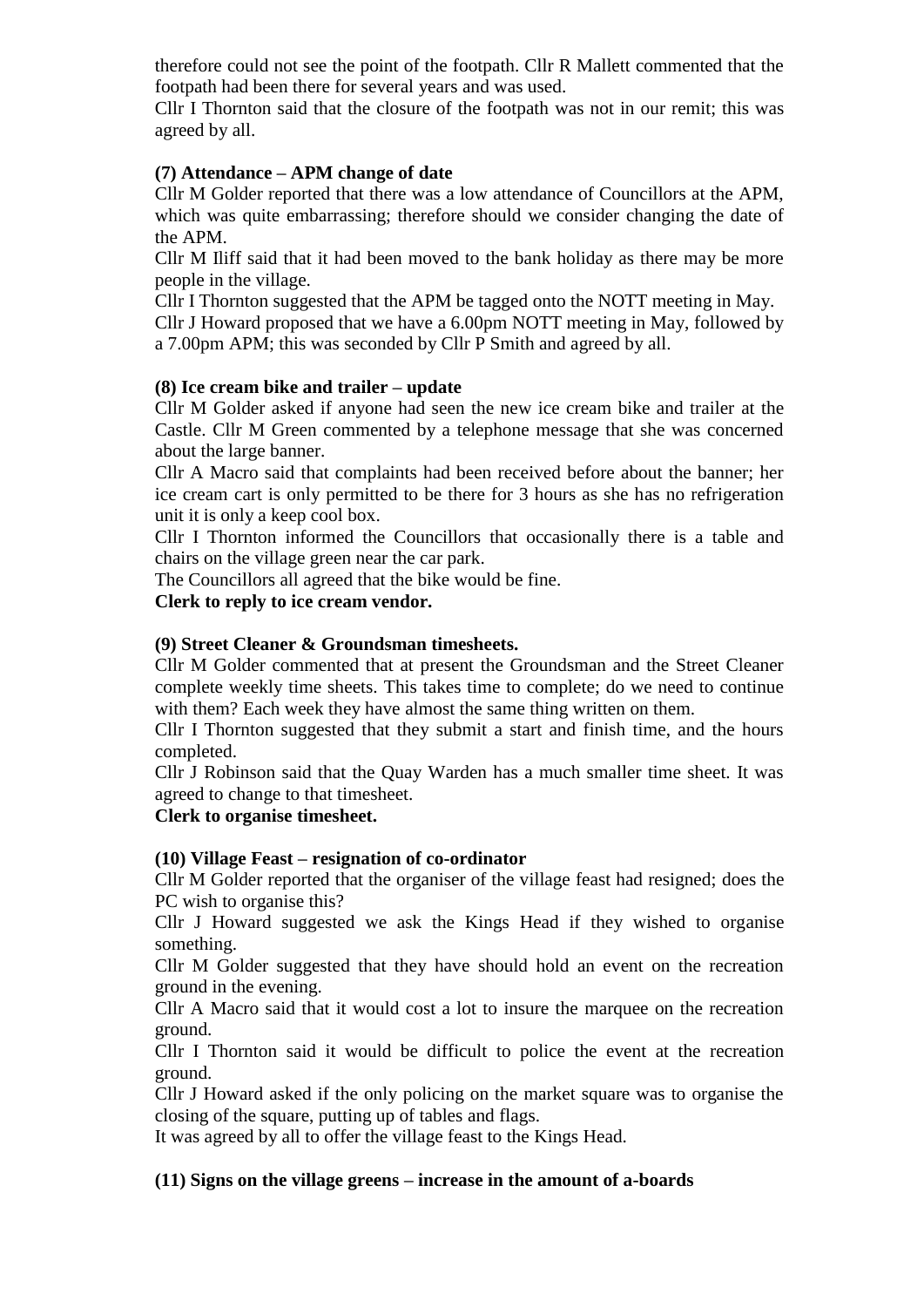Cllr M Golder commented that in an email that was received in the office it stated that the amount of a-boards and signs was beginning to increase.

Cllr I Thornton said that some of the signs are in place all the time.

**Clerk to contact the retailers with signs and ask that they are removed after the event and only in place to advertise an event a week in advance.**

# **10. Correspondence**

# **Orford Sports & Social Club**

Cllr M Golder read out a letter from the Sports & Social Club requesting permission to hold a Fun Day on the recreation ground on the  $1<sup>st</sup>$  July. It was agreed by all to allow the Fun Day on the recreation ground. **Clerk to contact the Sports & Social Club.**

# **Seafarers UK**

Cllr M Golder read out a letter from the Seafarers re flying a flag. It was agreed by all to defer this to the NOTT meeting next week. **Clerk to pass on information to the NOTT Clerk.**

# **Orford Flower show**

Cllr M Golder read out an email from the Flower Show regarding permission to hold a tug of war competition on the recreation ground on the day of the Flower Show.

All the Councillors agreed to this as long as the relevant insurance was in place and the Health & Safety rules are followed.

# **Clerk to contact Stephen Worrall.**

Cllr P Smith asked permission to fix the Rectory Road sign in Ferry Road as it had been broken for some time.

All agreed that he should go ahead and fix the sign.

Cllr M Golder reported that we have 4 parking restriction signs in the office. We are aware that one needs to be placed on the wall in Mundays Lane, but where should the others be placed.

Cllr J Howard said he would walk round the village and look at possible sites for the signs.

Cllr P Smith asked if the signs could be placed near the shop as it is a dreadful obstruction.

Cllr M Golder replied that those lines are double yellow and not a single yellow.

Cllr J Robinson asked for a vote of thanks to be minuted to Cllr A Macro for all her hard work and commitment to the Parish Council during her role as Chair. This was agreed by all.

# **11. Items for next meeting:**

# **12. Date of next meeting: 12/07/17 at 7.00pm**

**Meeting closed at 8.27pm.**

**Signed** Chairman) Date